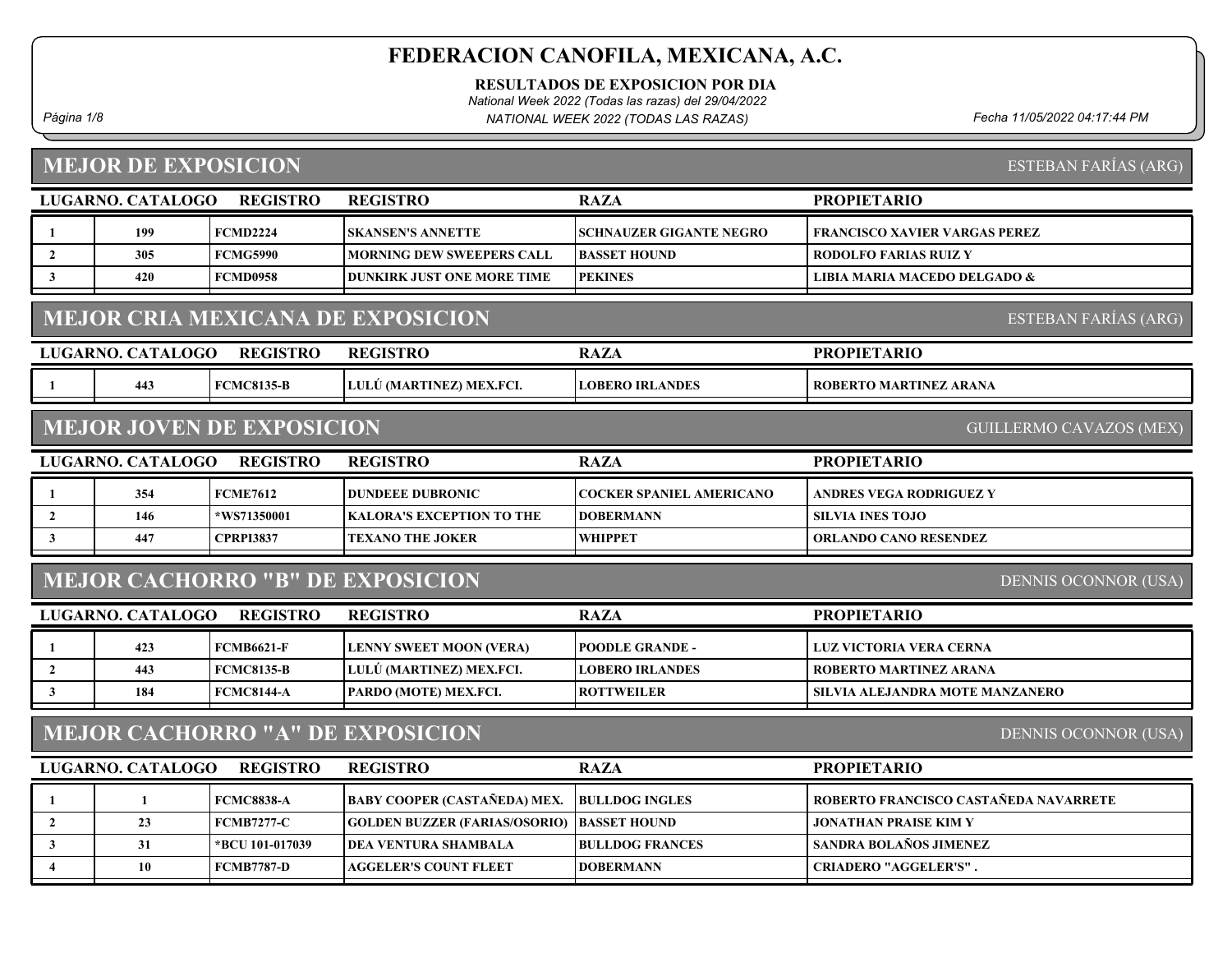RESULTADOS DE EXPOSICION POR DIA

National Week 2022 (Todas las razas) del 29/04/2022

Página 2/8 Fecha 11/05/2022 04:17:44 PM NATIONAL WEEK 2022 (TODAS LAS RAZAS)

GUILLERMO CAVAZOS (MEX)

# MEJOR VETERANO DE EXPOSICION

|                                                                    | LUGARNO. CATALOGO       | <b>REGISTRO</b>                  | <b>REGISTRO</b>                    | <b>RAZA</b>                     | <b>PROPIETARIO</b>                  |
|--------------------------------------------------------------------|-------------------------|----------------------------------|------------------------------------|---------------------------------|-------------------------------------|
|                                                                    | 48                      | <b>FCMG6885</b>                  | <b>SHALIMAR'S STORMY WEATHER</b>   | <b>PASTOR AUSTRALIANO</b>       | <b>LOIS RONDEAU &amp;</b>           |
|                                                                    |                         |                                  |                                    |                                 |                                     |
|                                                                    | <b>MEJOR DE GRUPO 1</b> |                                  |                                    |                                 | <b>GUILLERMO CAVAZOS (MEX)</b>      |
|                                                                    | LUGARNO. CATALOGO       | <b>REGISTRO</b>                  | <b>REGISTRO</b>                    | <b>RAZA</b>                     | <b>PROPIETARIO</b>                  |
|                                                                    | 57                      | <b>FCMB1691</b>                  | PIC D'ARLEE PANACHE                | <b>PASTOR DE PICARDO</b>        | <b>JACQUELINE FINKEL</b>            |
| $\overline{2}$                                                     | 43                      | <b>FCMG6977-A</b>                | <b>BROADWAY (CAMPOS) MEX. FCI.</b> | <b>PASTOR ALEMAN PELO CORTO</b> | <b>SAUL CAMPOS ROMERO</b>           |
| 3                                                                  | 62                      | <b>FCMB7992</b>                  | <b>LUXBERRY BUTTERFLY</b>          | <b>WELSH CORGI PEMBROKE</b>     | <b>JOSE AMBROSIO CORO MENA</b>      |
| $\overline{\mathbf{4}}$                                            | 41                      | <b>FCMB0720-D</b>                | TOKIO EMMA (ALMANZA/CRUZ)          | <b>GANADERO AUSTRALIANO</b>     | <b>MIGUEL ANGEL PEREZ MARIN</b>     |
|                                                                    |                         | <b>MEJOR JOVEN DE GRUPO 1</b>    |                                    |                                 | <b>GUILLERMO CAVAZOS (MEX)</b>      |
|                                                                    | LUGARNO. CATALOGO       | <b>REGISTRO</b>                  | <b>REGISTRO</b>                    | <b>RAZA</b>                     | <b>PROPIETARIO</b>                  |
|                                                                    | 62                      | <b>FCMB7992</b>                  | <b>LUXBERRY BUTTERFLY</b>          | <b>WELSH CORGI PEMBROKE</b>     | JOSE AMBROSIO CORO MENA             |
| $\overline{2}$                                                     | 40                      | <b>FCMD3398-F</b>                | ALIKA (VAZQUEZ) MEX. FCI.          | <b>COLLIE BARBUDO</b>           | ANEL VAZQUEZ FRANCHINI              |
| 3                                                                  | 49                      | <b>FCMB4030-B</b>                | <b>ANES AUSSIES BLACK PEARL</b>    | PASTOR AUSTRALIANO              | <b>CRIADERO ANES AUSSIES Y</b>      |
|                                                                    | 58                      | <b>FCMC5565-D</b>                | <b>QUALITY SPECIAL MOMENT</b>      | <b>PASTOR DE SHETLAND</b>       | <b>CARLOS ALBERTO MACIAS GARCIA</b> |
|                                                                    |                         | <b>MEJOR CACHORRO DE GRUPO 1</b> |                                    |                                 | <b>GUILLERMO CAVAZOS (MEX)</b>      |
|                                                                    | LUGARNO. CATALOGO       | <b>REGISTRO</b>                  | <b>REGISTRO</b>                    | <b>RAZA</b>                     | <b>PROPIETARIO</b>                  |
| 1                                                                  | 60                      | <b>FCMC8248-F</b>                | <b>LAGUERTHA SIELD WOMAN</b>       | <b>WELSH CORGI PEMBROKE</b>     | <b>LORENA CANDILA ANCONA</b>        |
| $\overline{2}$                                                     | 46                      | <b>FCMB7504-A</b>                | ANES AUSSIES WHAT'S ABOUT          | <b>PASTOR AUSTRALIANO</b>       | <b>CRIADERO ANES AUSSIES</b>        |
| <b>MEJOR VETERANO DE GRUPO 1</b><br><b>GUILLERMO CAVAZOS (MEX)</b> |                         |                                  |                                    |                                 |                                     |
|                                                                    | LUGARNO. CATALOGO       | <b>REGISTRO</b>                  | <b>REGISTRO</b>                    | <b>RAZA</b>                     | <b>PROPIETARIO</b>                  |
|                                                                    | 48                      | <b>FCMG6885</b>                  | SHALIMAR'S STORMY WEATHER          | <b>PASTOR AUSTRALIANO</b>       | <b>LOIS RONDEAU &amp;</b>           |
| $\overline{2}$                                                     | 56                      | <b>FCME1089</b>                  | ALLSTARS I'M KEANU REEVES AT       | <b>PASTOR DE PICARDO</b>        | <b>JACQUELINE FINKEL Y</b>          |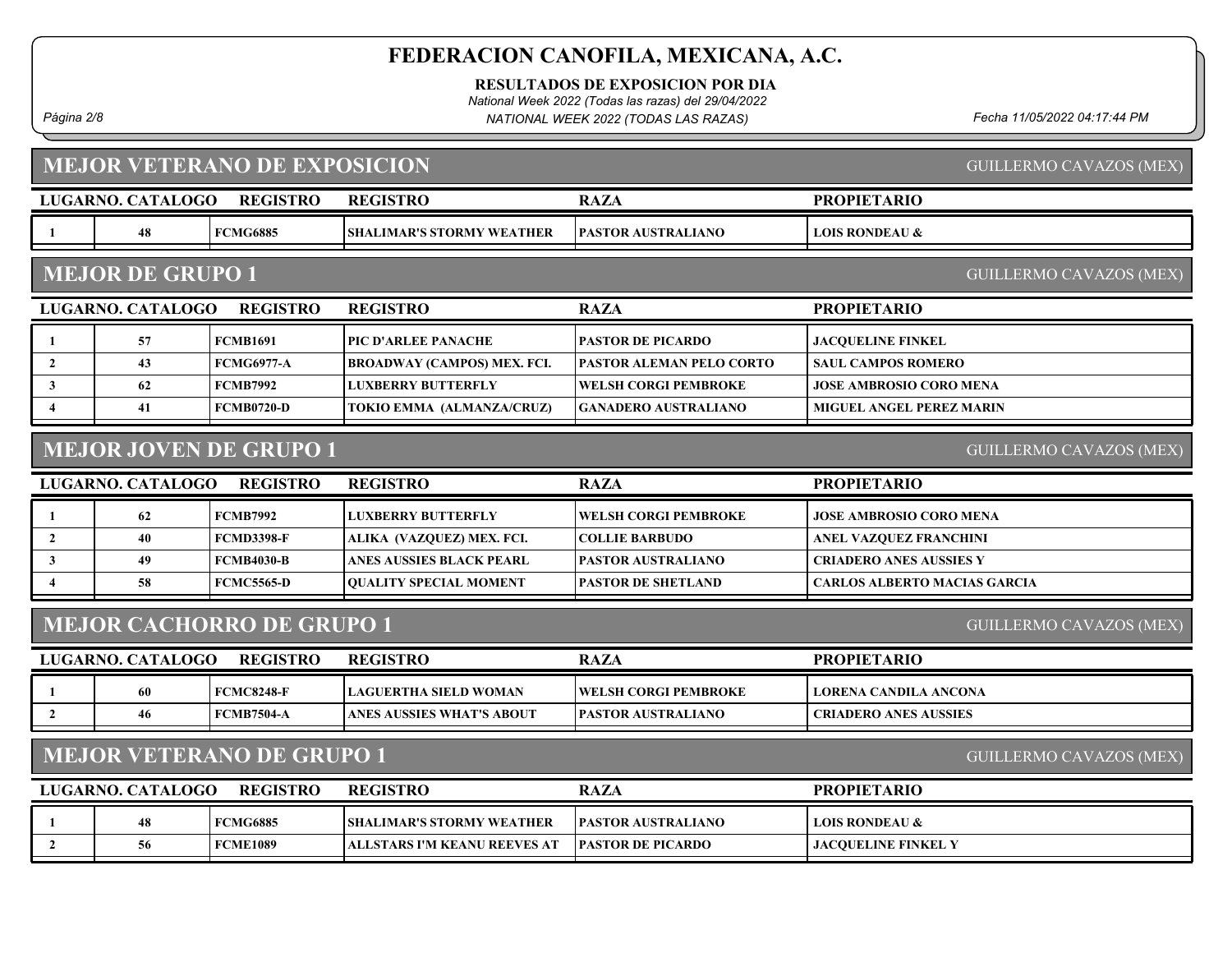RESULTADOS DE EXPOSICION POR DIA

National Week 2022 (Todas las razas) del 29/04/2022

Página 3/8 Fecha 11/05/2022 04:17:44 PM NATIONAL WEEK 2022 (TODAS LAS RAZAS)

#### MEJOR DE GRUPO 2

ESTEBAN FARÍAS (ARG)

ESTEBAN FARÍAS (ARG)

| LUGARNO, CATALOGO | <b>REGISTRO</b> | <b>REGISTRO</b>                               | <b>RAZA</b>                    | <b>PROPIETARIO</b>                  |
|-------------------|-----------------|-----------------------------------------------|--------------------------------|-------------------------------------|
| 199               | <b>FCMD2224</b> | <b>ISKANSEN'S ANNETTE</b>                     | <b>SCHNAUZER GIGANTE NEGRO</b> | FRANCISCO XAVIER VARGAS PEREZ-      |
| 120               | <b>FCME6722</b> | <b>FAST AND FURIOUS PISKO</b>                 | <b>BULLDOG INGLES</b>          | <b>JONATHAN DAVID FLORES SIGUAS</b> |
| 89                | FCMC9066        | <b>TRASTALAND'S E SHAMROCK'S M. S. TBOXER</b> |                                | EDUARDO CORTINA DE LA PARRA         |
| 162               | <b>FCMD2444</b> | <b>IROCK IT-ARGENTINA HAPPENS IN</b>          | <b>IDOBERMANN</b>              | <b>SILVIA INES TOJO Y</b>           |

# MEJOR JOVEN DE GRUPO 2

LUGARNO. CATALOGO REGISTRO REGISTRO RAZA PROPIETARIO 1 | 146 |\*WS71350001 | KALORA'S EXCEPTION TO THE | DOBERMANN | SILVIA INES TOJO 2 79 FEMB4518-D CAROLINE (RAMOS) MEX.FCI. BOXER JORGE ANTONIO VALLES RUIZ 3 | 203 FCMB0224-B PANZA PA ARRIBA (LOZANO) MEX. SCHNAUZER MINIATURA SAL Y DANIEL LOZANO TELLEZ 4 170 FCMD3429-B ALUA HERNANDEZ MARTE CRIADERO ALUA HERNANDEZ FILA BRASILEÑO

#### MEJOR CACHORRO DE GRUPO 2

ESTEBAN FARÍAS (ARG)

| LUGARNO. CATALOGO | <b>REGISTRO</b> | <b>REGISTRO</b>                     | <b>RAZA</b>                       | <b>PROPIETARIO</b>              |
|-------------------|-----------------|-------------------------------------|-----------------------------------|---------------------------------|
| 184               | FCMC8144-A      | <b>PARDO (MOTE) MEX.FCI.</b>        | <b>ROTTWEILER</b>                 | SILVIA ALEJANDRA MOTE MANZANERO |
| 94                | FCMB6364-A      | <b>KYLIAN (CONTRERAS) MEX.FCI.</b>  | <b>BULLDOG INGLES</b>             | EYNER RIKVAN CONTRERAS DIAZ     |
| <b>200</b>        | <b>FCMB8879</b> | <b>LIACEE'S BRAVERY IN THE</b>      | <b>ISCHNAUZER MINIATURA NEGRO</b> | JAVIER ARVIZU GARCIA            |
| 208               | FCMB6144-A      | <b>SHE IS THE RAINBOWN (JUAREZ)</b> | <b>SCHNAUZER MINIATURA SAL Y</b>  | <b>JOSE LUIS JUAREZ VASOUEZ</b> |

#### MEJOR DE GRUPO 3

ESTEBAN FARÍAS (ARG)

| LUGARNO. CATALOGO<br><b>REGISTRO</b> |     |                   | <b>REGISTRO</b>                                  | <b>RAZA</b>                         | <b>PROPIETARIO</b>                   |
|--------------------------------------|-----|-------------------|--------------------------------------------------|-------------------------------------|--------------------------------------|
|                                      | 241 | <b>FCMH9730-C</b> | <b>BUNDY GER SAUVAGE (VELASCO)</b>               | <b>IWEST HIGHLAND WHITE TERRIER</b> | <b>GENARO VELASCO ROCHA</b>          |
|                                      | 239 | <b>FCMC1233-A</b> | MC'ROC DEMETRIA (VARGAS) MEX.   TERRIER ESCOCES_ |                                     | FRANCISCO XAVIER VARGAS PEREZ        |
|                                      | 221 | FCMC2169-A        | <b>SIMON (LOMELI) MEX.FCI.</b>                   | <b>ICAIRN TERRIER</b>               | <b>JOSE MARIANO LOMELI VELAZQUEZ</b> |
|                                      | 235 | FCMC3899-I        | ANTRAX (REZA) MEX. FCI.                          | <b>STAFFORDSHIRE TERRIER</b>        | RAUL REZA ALBARRAN                   |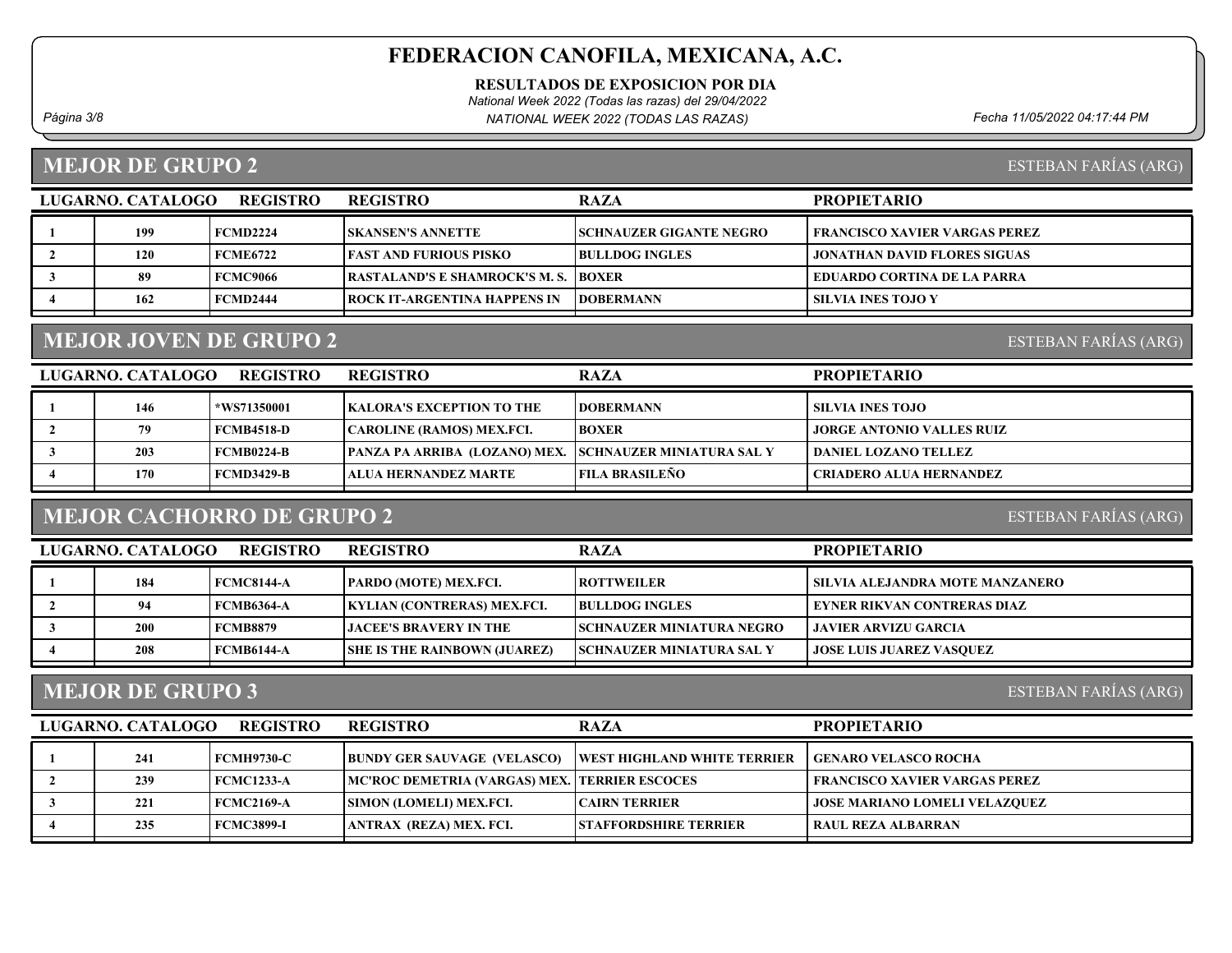RESULTADOS DE EXPOSICION POR DIA

National Week 2022 (Todas las razas) del 29/04/2022

Página 4/8 Fecha 11/05/2022 04:17:44 PM NATIONAL WEEK 2022 (TODAS LAS RAZAS)

## MEJOR JOVEN DE GRUPO 3

ESTEBAN FARÍAS (ARG)

ESTEBAN FARÍAS (ARG)

| LUGARNO, CATALOGO<br><b>REGISTRO</b> |     |                   | <b>REGISTRO</b>              | <b>RAZA</b>                        | <b>PROPIETARIO</b>              |
|--------------------------------------|-----|-------------------|------------------------------|------------------------------------|---------------------------------|
|                                      | 222 | <b>FCME1322-A</b> | MILAR PACO MEX. FCI.         | <b>FOX TERRIER DE PELO LISO</b>    | <b>CRIADERO MILAR</b>           |
|                                      | 224 | <b>FCMB4853-C</b> | ZIRCONIA (MIRANDA) MEX. FCI. | <b>FOX TERRIER PELO DE ALAMBRE</b> | SALVADOR MIRANDA MENA           |
|                                      | 240 | <b>FCMD3150-A</b> | MEGAN (DEL REY) MEX. FCI.    | <b>IWELSH TERRIER</b>              | ANNIA FABIOLA DEL REY PASOUALLI |
|                                      |     |                   |                              |                                    |                                 |

# MEJOR CACHORRO DE GRUPO 3

| LUGARNO. CATALOGO | <b>REGISTRO</b>   | <b>REGISTRO</b>                                               | <b>RAZA</b>                       | <b>PROPIETARIO</b>             |
|-------------------|-------------------|---------------------------------------------------------------|-----------------------------------|--------------------------------|
| 16                | *ACC-0-9204       | MAXIMO DECIMO                                                 | <b>BULL TERRIER</b>               | <b>ISRAEL FUENTES BALCAZAR</b> |
| 245               | <b>FCMC8379-B</b> | <b>GINNY (CANSECO) MEX.FCI.</b>                               | <b>TYORKSHIRE TERRIER</b>         | CANSECO PRADO GABRIEL          |
| 220               | <b>FCMB7194-B</b> | <b>BULLICOR JACK DANIELS MEX, FCI, BULL TERRIER MINIATURA</b> |                                   | GABRIEL LIMA JULIAN            |
| 232               | <b>FCMB6802-A</b> | 2BITS MAZIKEEN DEVIL (LARA)                                   | <b>STAFFORDSHIRE BULL TERRIER</b> | RODOLFO AMADEUS LARA GAUNA     |

#### MEJOR DE GRUPO 4

GUILLERMO CAVAZOS (MEX)

| LUGARNO. CATALOGO | <b>REGISTRO</b>   | <b>REGISTRO</b>                | RAZA                             | <b>PROPIETARIO</b>                 |
|-------------------|-------------------|--------------------------------|----------------------------------|------------------------------------|
| 249               | FCMF7630-A        | <b>CLEO SCHEFFLER (CERBON)</b> | <b>TDACHSHUND MINIATURA PELO</b> | <b>LJOSE LUIS CERBON GUTIERREZ</b> |
| 247               | <b>FCMB6784-A</b> | YENNEFER ROXY (CERBON) MEX.    | <b>DACHSHUND MINIATURA PELO</b>  | <b>JOSE LUIS CERBON GUTIERREZ</b>  |
|                   |                   |                                |                                  |                                    |

#### MEJOR CACHORRO DE GRUPO 4

GUILLERMO CAVAZOS (MEX)

| LUGARNO. CATALOGO | <b>REGISTRO</b>   | <b>REGISTRO</b>                     | <b>RAZA</b>              | <b>PROPIETARIO</b>                  |
|-------------------|-------------------|-------------------------------------|--------------------------|-------------------------------------|
| 247               | <b>FCMB6784-A</b> | <b>TYENNEFER ROXY (CERBON) MEX.</b> | DACHSHUND MINIATURA PELO | <b>I JOSE LUIS CERBON GUTIERREZ</b> |
|                   |                   |                                     |                          |                                     |

# MEJOR DE GRUPO 5

GUILLERMO CAVAZOS (MEX)

|     | <b>REGISTRO</b> |                                                                                         | <b>RAZA</b>                                                                                                         | <b>PROPIETARIO</b>                                                        |
|-----|-----------------|-----------------------------------------------------------------------------------------|---------------------------------------------------------------------------------------------------------------------|---------------------------------------------------------------------------|
| 261 |                 | <b>AMERICAN LEGEND GORDON</b>                                                           | <b>AKITA AMERICANO</b>                                                                                              | <b>JOAN ANDRES URBIOLA CARDONA</b>                                        |
| 276 |                 |                                                                                         |                                                                                                                     | <b>DOMINIQUE FIRETTO Y</b>                                                |
| 298 |                 |                                                                                         |                                                                                                                     | AMEZCUA JOSE FELICIANO                                                    |
| 283 |                 |                                                                                         |                                                                                                                     | <b>ISAAC ANTONIO LOPEZ MORALES</b>                                        |
|     |                 | LUGARNO. CATALOGO<br>  FCMG5211-B<br>  FCMB9157<br><b>FCMC1861-D</b><br><b>FCMC8640</b> | <b>REGISTRO</b><br>  TRINACRIA'S YOUR MAJESTY<br><b>IZTLY (MARTINEZ) MEX. FCI.</b><br> DAR CHINGIZA CRISTAL SPLASH_ | <b>HUSKY SIBERIANO</b><br><b>IXOLOITZCUINTLE ESTANDAR</b><br><b>SHIBA</b> |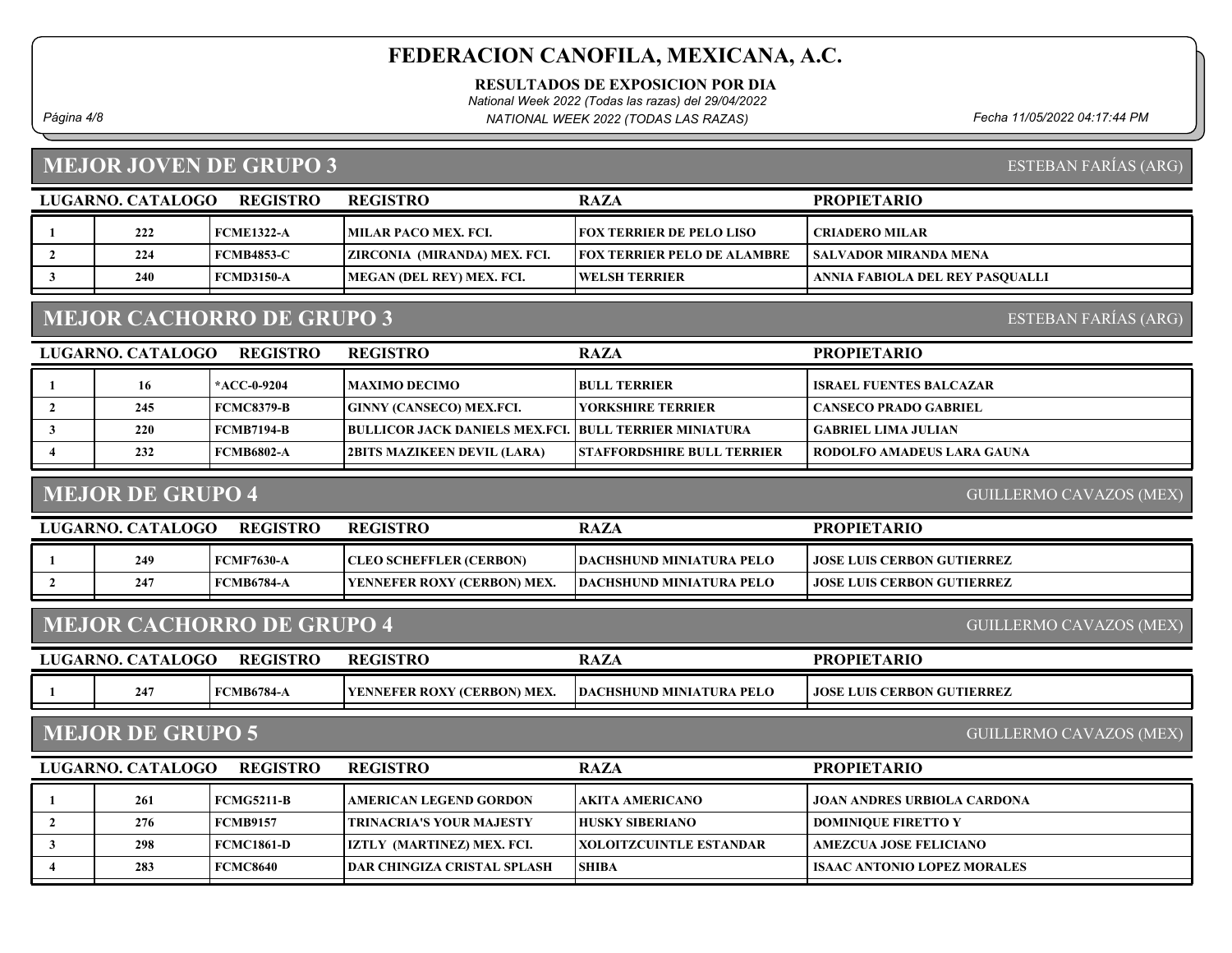RESULTADOS DE EXPOSICION POR DIA

National Week 2022 (Todas las razas) del 29/04/2022

Página 5/8 Fecha 11/05/2022 04:17:45 PM NATIONAL WEEK 2022 (TODAS LAS RAZAS)

#### MEJOR JOVEN DE GRUPO 5

GUILLERMO CAVAZOS (MEX)

GUILLERMO CAVAZOS (MEX)

|     | <b>REGISTRO</b> |                                                                                    | <b>RAZA</b>                                                                                            | <b>PROPIETARIO</b>                                                                                                                                 |
|-----|-----------------|------------------------------------------------------------------------------------|--------------------------------------------------------------------------------------------------------|----------------------------------------------------------------------------------------------------------------------------------------------------|
| 294 |                 |                                                                                    |                                                                                                        | <b>MIGUEL ALONSO PEREZ Y</b>                                                                                                                       |
| 269 |                 |                                                                                    |                                                                                                        | ANDRES FERNANDO AVILA NAVARRO                                                                                                                      |
| 299 |                 |                                                                                    |                                                                                                        | <b>JONATHAN VALDERRAMA ZAMORA</b>                                                                                                                  |
| 292 |                 |                                                                                    |                                                                                                        | KEVIN ALEJANDRO MARIN MEJIA                                                                                                                        |
|     |                 | LUGARNO. CATALOGO<br>  FCME4647-A<br>  FCME7203-A<br>FCMB3773-A<br><b>FCME7942</b> | <b>REGISTRO</b><br><b>MASTER ROCK CALACO</b><br>K'INICH (VALDERRAMA) MEX.FCI.<br><b>WANDA INDURAIN</b> | <b> XOLOITZCUINTLE ESTANDAR</b><br>DORIAN GREY (OSORNIO) MEX.FCI. HUSKY SIBERIANO<br><b>XOLOITZCUINTLE INTERMEDIO</b><br><b>SPITZ ALEMAN ENANO</b> |

# MEJOR CACHORRO DE GRUPO 5

| LUGARNO. CATALOGO<br><b>REGISTRO</b> |     |                   | <b>REGISTRO</b>               | <b>RAZA</b>     | <b>PROPIETARIO</b>            |
|--------------------------------------|-----|-------------------|-------------------------------|-----------------|-------------------------------|
|                                      | 250 | FCMB7051-A        | <b>GUTBEL THE SOUL HARPER</b> | AKITA AMERICANO | MARTIN IVAN GUTIERREZ PIO     |
|                                      | 262 | FCMB7381-E        | AMNERIS (MIRANDA) MEX.FCI.    | <b>BASENJI</b>  | MIRANDA GUTIERREZ JAVIER ALAM |
|                                      | 266 | <b>FCMB7675-A</b> | CASPIAN DE LUNA SONATA        | HUSKY SIBERIANO | NORA EDITH HERNANDEZ BENITO Y |

#### MEJOR DE GRUPO 6

DENNIS OCONNOR (USA)

| <b>REGISTRO</b><br>LUGARNO. CATALOGO |     |                 | <b>REGISTRO</b>                     | <b>RAZA</b>         | <b>PROPIETARIO</b>           |
|--------------------------------------|-----|-----------------|-------------------------------------|---------------------|------------------------------|
|                                      | 305 | FCMG5990        | <b>IMORNING DEW SWEEPERS CALL</b>   | <b>BASSET HOUND</b> | RODOLFO FARIAS RUIZ Y        |
|                                      | 313 | <b>FCME1707</b> | <b>BREICA KEY FOR LOVE</b>          | <b>BEAGLE</b>       | CARLOS MANUEL DEL VALLE RUIZ |
|                                      | 316 | FCMD3433-A      | <b>SUNY (MENDOZA) MEX. FCI.</b>     | <b>RODESIANO</b>    | ARGENTINO MENDOZA CHAN       |
|                                      | 314 | FCMH9738-A      | <b>SET PEPPER (LERIN) MEX. FCI.</b> | <b>BLOODHOUND</b>   | LERIN MARTINEZ JORGE LUIS-   |
|                                      |     |                 |                                     |                     |                              |

#### MEJOR JOVEN DE GRUPO 6

DENNIS OCONNOR (USA)

DENNIS OCONNOR (USA)

| LUGARNO. CATALOGO | <b>REGISTRO</b> | <b>REGISTRO</b>                     | <b>RAZA</b>      | <b>PROPIETARIO</b>                    |
|-------------------|-----------------|-------------------------------------|------------------|---------------------------------------|
| 302               | FCMB3900-B      | <b>DORIAN GRAY CAMBLANC</b>         | BASSET HOUND_    | <b>CESAR ANTONIO ALMAZAN MACIAS Y</b> |
| 310               | FCMB0667-D      | <b>SIOUX TIGER LILY (DEL VALLE)</b> | <b>BEAGLE</b>    | <b>CARLOS MANUEL DEL VALLE RUIZ</b>   |
| 316               | FCMD3433-A      | ISUNY (MENDOZA) MEX. FCI.           | <b>RODESIANO</b> | ARGENTINO MENDOZA CHAN                |

# MEJOR CACHORRO DE GRUPO 6

| <b>CATALOGO</b><br><b>REGISTRO</b><br>LUGARNO. |     |                   | <b>REGISTRO</b>                  | <b>RAZA</b>   | <b>PROPIETARIO</b>           |
|------------------------------------------------|-----|-------------------|----------------------------------|---------------|------------------------------|
|                                                | 308 | <b>FCMB9445-B</b> | <b>LIGHT IN DARK (DEL VALLE)</b> | <b>BEAGLE</b> | CARLOS MANUEL DEL VALLE RUIZ |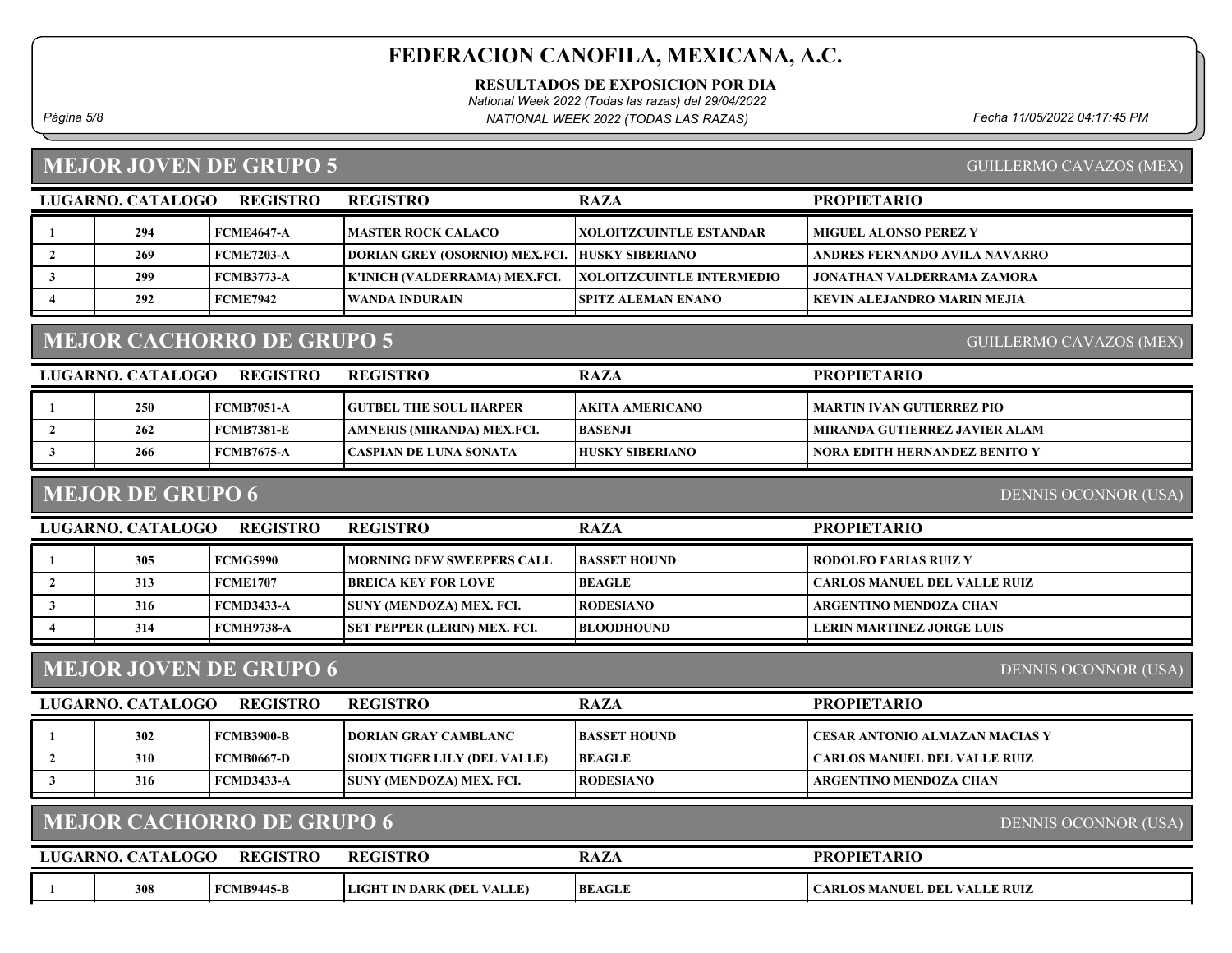RESULTADOS DE EXPOSICION POR DIA

National Week 2022 (Todas las razas) del 29/04/2022

Página 6/8 Fecha 11/05/2022 04:17:45 PM NATIONAL WEEK 2022 (TODAS LAS RAZAS)

GUILLERMO CAVAZOS (MEX)

MEJOR DE GRUPO 7

| <b>OGC</b><br>$\sim$ $\sim$ $\sim$<br>A D T<br>1 A L<br>.<br>. . | <b>REGISTRO</b> | <b>REGISTRO</b> | $\overline{1}$<br>n.<br>ww. | `ARIC<br>$\mathbf{p}_R$<br>$\bigcap \Pi \Gamma \Gamma$ |
|------------------------------------------------------------------|-----------------|-----------------|-----------------------------|--------------------------------------------------------|
|                                                                  |                 |                 |                             |                                                        |

|                                                                 | 320                     | <b>FCMD2019</b>                  | <b>EHRENVOGEL HEART OF ROCK</b>    | POINTER ALEMAN DE PELO CORTO      | ALEJANDRA HDZ - LANDA GARCIA Y           |  |
|-----------------------------------------------------------------|-------------------------|----------------------------------|------------------------------------|-----------------------------------|------------------------------------------|--|
| $\overline{2}$                                                  | 322                     | <b>FCMC8610</b>                  | <b>LUCKSHERAY IMAGE LINE</b>       | <b>SETTER INGLES</b>              | <b>JOSE ALFONSO BRITO SANCHEZ</b>        |  |
| $\mathbf{3}$                                                    | 321                     | <b>FCMD0825</b>                  | <b>HAMPTON COURT'S START IT UP</b> | POINTER ALEMAN DE PELO DURO       | <b>GERARDO BERNARD HDEZ-LANDA Y</b>      |  |
| 4                                                               | 323                     | <b>FCMB1669-B</b>                | <b>GURY NUIT D'ARGENT (CHANES)</b> | <b>WEIMARANER PELO CORTO PELO</b> | <b>RAUL ANTONIO CHANES BERRONES</b>      |  |
|                                                                 |                         |                                  |                                    |                                   |                                          |  |
|                                                                 |                         | <b>MEJOR JOVEN DE GRUPO 7</b>    |                                    |                                   | GUILLERMO CAVAZOS (MEX)                  |  |
|                                                                 | LUGARNO. CATALOGO       | <b>REGISTRO</b>                  | <b>REGISTRO</b>                    | <b>RAZA</b>                       | <b>PROPIETARIO</b>                       |  |
| -1                                                              | 317                     | <b>FCMC7395-B</b>                | ALDA (HERNANDEZ) MEX.FCI.          | POINTER ALEMAN DE PELO CORTO      | <b>EDMUNDO FELIPE BATRES OLIVARES</b>    |  |
|                                                                 |                         | <b>MEJOR CACHORRO DE GRUPO 7</b> |                                    |                                   | <b>GUILLERMO CAVAZOS (MEX)</b>           |  |
|                                                                 | LUGARNO. CATALOGO       | <b>REGISTRO</b>                  | <b>REGISTRO</b>                    | <b>RAZA</b>                       | <b>PROPIETARIO</b>                       |  |
|                                                                 | 323                     | <b>FCMB1669-B</b>                | <b>GURY NUIT D'ARGENT (CHANES)</b> | <b>WEIMARANER PELO CORTO PELO</b> | <b>RAUL ANTONIO CHANES BERRONES</b>      |  |
|                                                                 | <b>MEJOR DE GRUPO 8</b> |                                  |                                    |                                   | <b>GUILLERMO CAVAZOS (MEX)</b>           |  |
|                                                                 | LUGARNO. CATALOGO       | <b>REGISTRO</b>                  | <b>REGISTRO</b>                    | <b>RAZA</b>                       | <b>PROPIETARIO</b>                       |  |
|                                                                 | 353                     | <b>FCMH9390</b>                  | <b>LORETTA LIVE LIKE LINE</b>      | <b>COBRADOR DORADO</b>            | <b>JUAN FRANCISCO CARBONELL CARRILES</b> |  |
| $\mathbf{2}$                                                    | 354                     | <b>FCME7612</b>                  | <b>DUNDEEE DUBRONIC</b>            | <b>COCKER SPANIEL AMERICANO</b>   | <b>ANDRES VEGA RODRIGUEZ Y</b>           |  |
| 3                                                               | 329                     | *978101083426778                 | <b>BURCANO CERSEI LANNISTER</b>    | <b>COBRADOR DE LABRADOR</b>       | <b>ALEXANDER RIAÑO</b>                   |  |
|                                                                 | 358                     | <b>FCMC6747-A</b>                | <b>ARGGOW DIAMONDS ARE</b>         | <b>SPRINGER SPANIEL INGLES</b>    | <b>DIEGO ARGUELLES ROSAS</b>             |  |
| <b>MEJOR JOVEN DE GRUPO 8</b><br><b>GUILLERMO CAVAZOS (MEX)</b> |                         |                                  |                                    |                                   |                                          |  |
|                                                                 |                         |                                  |                                    |                                   |                                          |  |
|                                                                 | LUGARNO. CATALOGO       | <b>REGISTRO</b>                  | <b>REGISTRO</b>                    | <b>RAZA</b>                       | <b>PROPIETARIO</b>                       |  |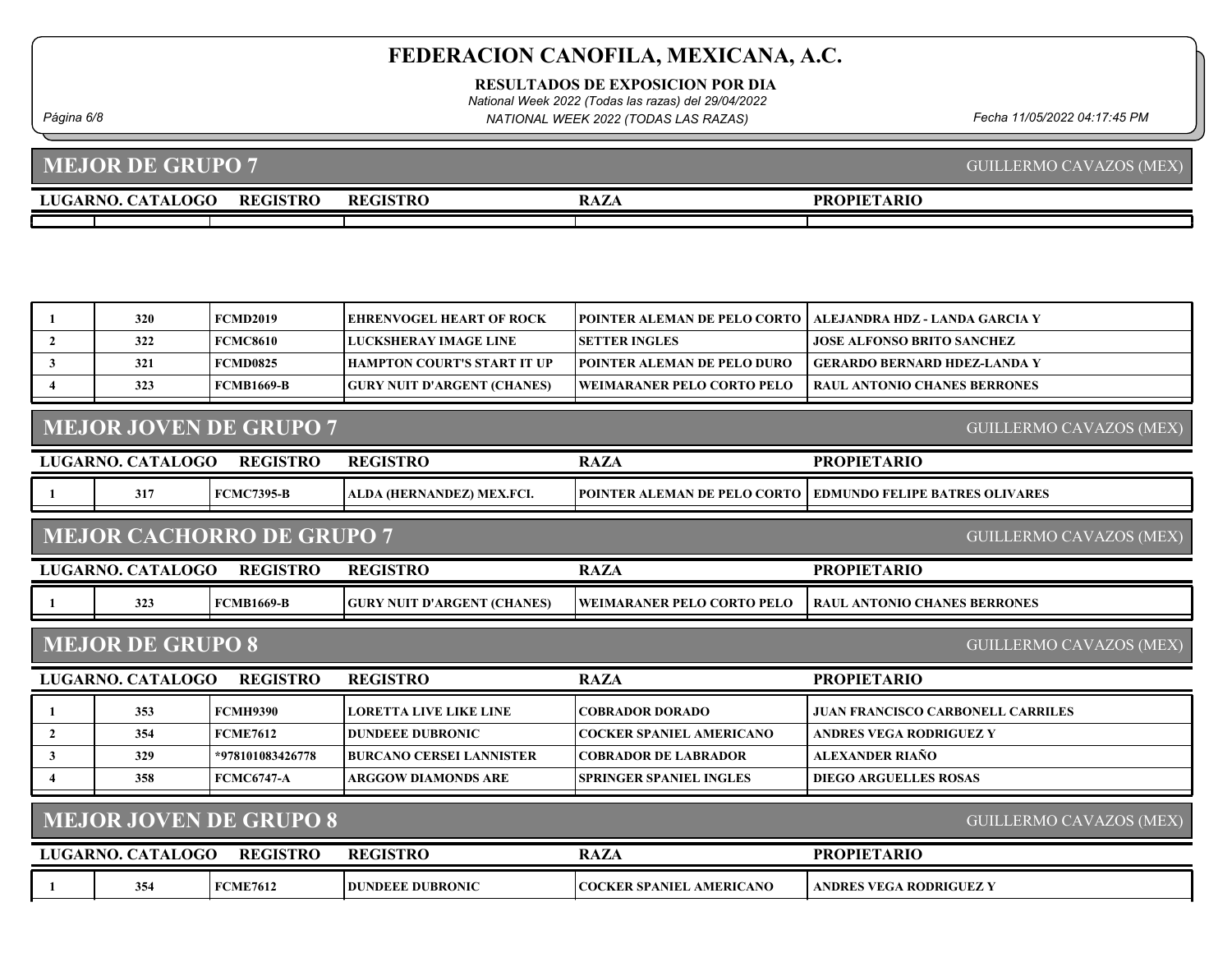RESULTADOS DE EXPOSICION POR DIA

National Week 2022 (Todas las razas) del 29/04/2022

Página 7/8 Fecha 11/05/2022 04:17:45 PM NATIONAL WEEK 2022 (TODAS LAS RAZAS)

#### MEJOR JOVEN DE GRUPO 8

|                                                                    | LUGARNO. CATALOGO                                         | <b>REGISTRO</b>               | <b>REGISTRO</b>                   | <b>RAZA</b>                 | <b>PROPIETARIO</b>                |  |  |  |
|--------------------------------------------------------------------|-----------------------------------------------------------|-------------------------------|-----------------------------------|-----------------------------|-----------------------------------|--|--|--|
| $\mathbf{2}$                                                       | 457                                                       | *ACC-O-4876                   | TERIYAKI SHERMAN                  | <b>COBRADOR DORADO</b>      | <b>TANIA ROBERTS</b>              |  |  |  |
|                                                                    | 329                                                       | *978101083426778              | <b>BURCANO CERSEI LANNISTER</b>   | <b>COBRADOR DE LABRADOR</b> | ALEXANDER RIAÑO                   |  |  |  |
| <b>MEJOR CACHORRO DE GRUPO 8</b><br><b>GUILLERMO CAVAZOS (MEX)</b> |                                                           |                               |                                   |                             |                                   |  |  |  |
|                                                                    | LUGARNO. CATALOGO                                         | <b>REGISTRO</b>               | <b>REGISTRO</b>                   | <b>RAZA</b>                 | <b>PROPIETARIO</b>                |  |  |  |
|                                                                    | 345                                                       | <b>FCMB5515-J</b>             | <b>KENIA (VERGARA) MEX.FCI.</b>   | <b>COBRADOR DORADO</b>      | <b>JUAN CARLOS VERGARA MONROY</b> |  |  |  |
|                                                                    | <b>MEJOR DE GRUPO 9</b><br><b>GUILLERMO CAVAZOS (MEX)</b> |                               |                                   |                             |                                   |  |  |  |
| LUGARNO. CATALOGO<br><b>REGISTRO</b>                               |                                                           |                               |                                   |                             |                                   |  |  |  |
|                                                                    |                                                           |                               | <b>REGISTRO</b>                   | <b>RAZA</b>                 | <b>PROPIETARIO</b>                |  |  |  |
|                                                                    | 420                                                       | <b>FCMD0958</b>               | <b>DUNKIRK JUST ONE MORE TIME</b> | <b>PEKINES</b>              | LIBIA MARIA MACEDO DELGADO &      |  |  |  |
| $\overline{2}$                                                     | 427                                                       | <b>FCMB9625</b>               | LOS CHATOS DEL NORTE SPECIAL      | <b>PUG</b>                  | TANIA EVELYN SANCHEZ CARCAÑO      |  |  |  |
| 3                                                                  | 394                                                       | *9781010831                   | <b>VON VACHELL KENNEL'S FRIDA</b> | <b>BULLDOG FRANCES</b>      | ALEXANDER RIAÑO                   |  |  |  |
|                                                                    | 423                                                       | <b>FCMB6621-F</b>             | <b>LENNY SWEET MOON (VERA)</b>    | <b>POODLE GRANDE -</b>      | LUZ VICTORIA VERA CERNA           |  |  |  |
|                                                                    |                                                           | <b>MEJOR JOVEN DE GRUPO 9</b> |                                   |                             | <b>GUILLERMO CAVAZOS (MEX)</b>    |  |  |  |
|                                                                    | LUGARNO. CATALOGO                                         | <b>REGISTRO</b>               | <b>REGISTRO</b>                   | <b>RAZA</b>                 | <b>PROPIETARIO</b>                |  |  |  |
|                                                                    | 393                                                       | <b>FCMD3459</b>               | <b>STAY AWAY DEBBI HARRY</b>      | <b>BULLDOG FRANCES</b>      | <b>JOSE MANUEL ALVAREZ FONT</b>   |  |  |  |

2 | 359 | KCP-RD-03580/21 |JALISCO II WILLOWBROOK | BICHON FRISE | YORLENI PATRICIA SERRANO ROMERO 3 430 FCMB5049-A BILL (LUNA) MEX. FCI. SHIH TZU CAROLINA DUARTE MARTINEZ 4 416 FCMB6718-A FOLLOW MY SHADOW (CORTES) CRESTADO CHINO JUAN CARLOS CORTES RUILOBA

## MEJOR CACHORRO DE GRUPO 9

LUGARNO. CATALOGO REGISTRO RAZA PROPIETARIO REGISTRO 1 423 FCMB6621-F LENNY SWEET MOON (VERA) POODLE GRANDE - LUZ VICTORIA VERA CERNA 2 | 409 FCMB8510-B JE-MORENO TILIN MEX.FCI. CHIHUAHUEÑO PELO LARGO PELO | CRIADERO JE-MORENO 3 386 \*RG/SPE/21/00872 BULL RANCH MX GRAVIOLA BULLDOG FRANCES N/D \* 4 406 FCMB6576-B FERCA'S CATRINA MEX. FCI. CHIHUAHUEÑO PELO CORTO PELO | CRIADERO FERCAS

ESTEBAN FARÍAS (ARG)

GUILLERMO CAVAZOS (MEX)